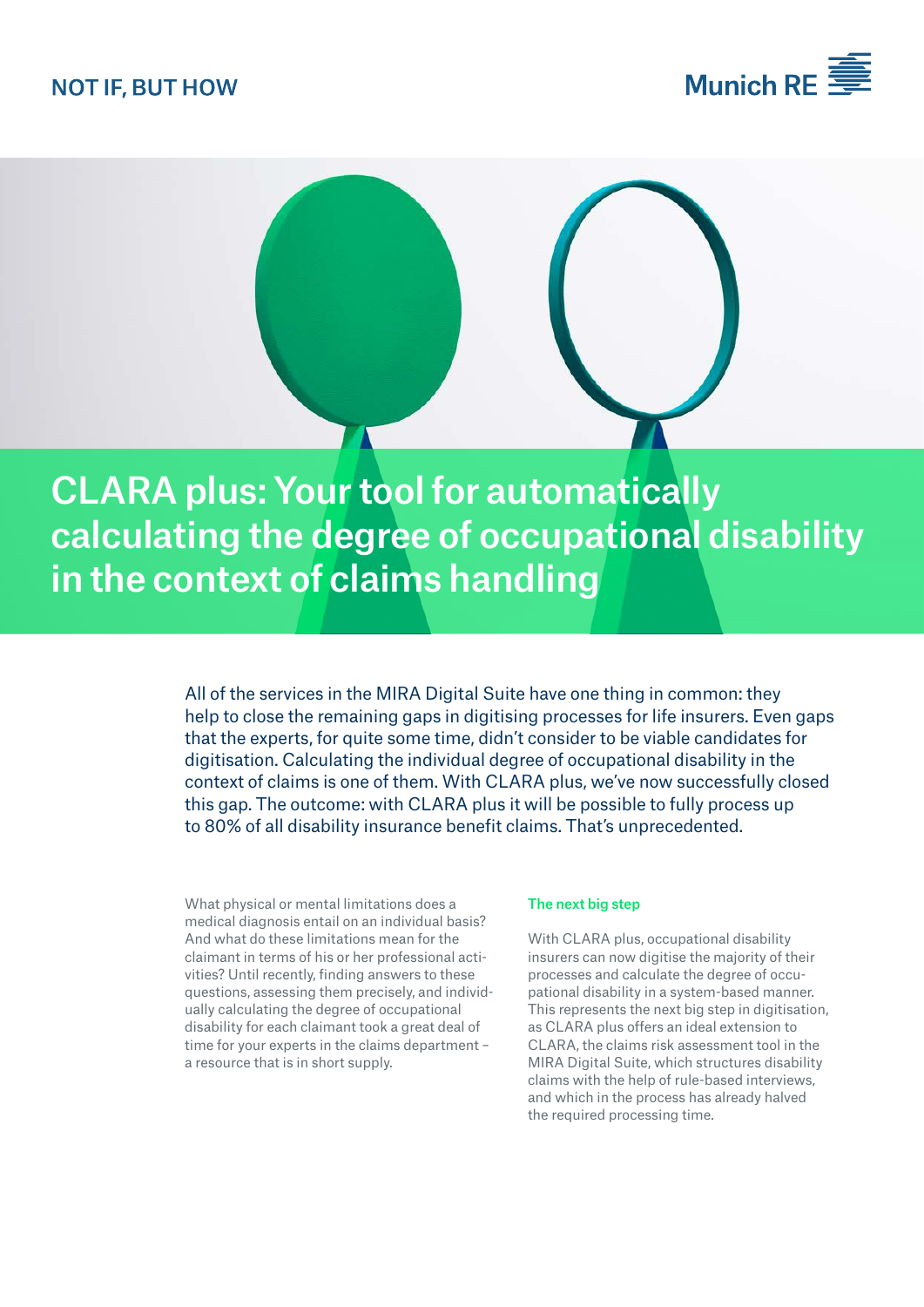

### The CLARA plus principle

The CLARA plus algorithm supports claims handlers with highly standardised queries that can nonetheless readily adapt to the individual case. The questions relate to the claimant's occupational profile and medical diagnosis. Using the available information, CLARA plus calculates the individual degree of occupational disability, automatically and in a system-based manner.

This enhances the transparency and consistency of decisions on claims in the context of occupational disability insurance, accelerates the decision-making process itself, and unburdens your experts, allowing them to invest their resources in other, value-adding tasks.